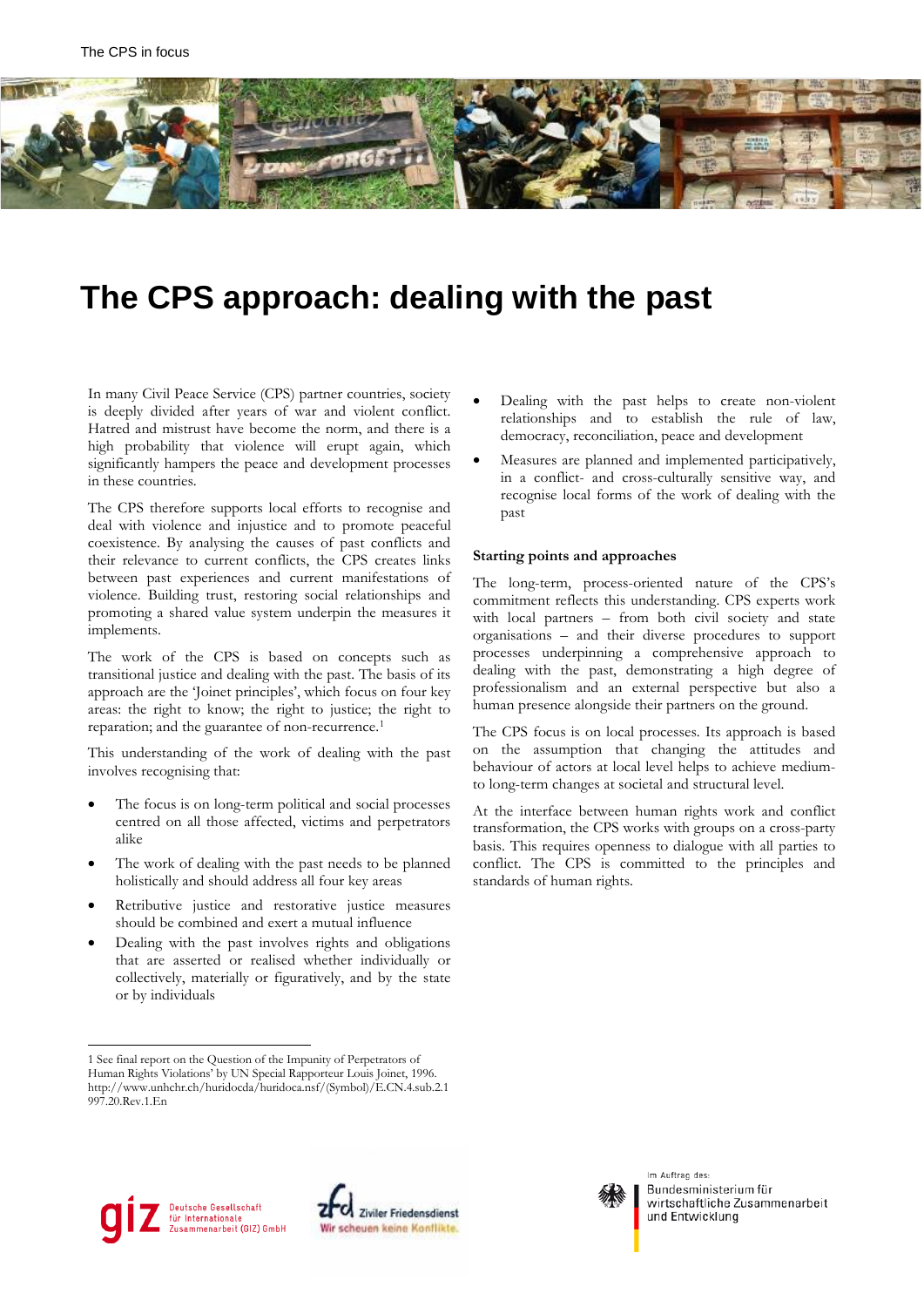On the basis of a participatory analysis of existing power relationships and imbalances in power, and depending on the specific context, the CPS strengthens the weaker party or parties to conflict in line with its/their needs. This enables these groups to become involved in the process of conflict resolution or even to campaign for and support the development of just and participatory relationships, institutions and mechanisms in the first place. At the same time, and also depending on the context, it promotes capacity development in state institutions in their role as responsible organisations, creating the conditions for dialogue between a range of stakeholders.

#### **The priority areas for CPS's work are:**

- Work on remembrance and memory, which helps to create an inclusive account of history and a culture of memory that embraces all former parties to conflict
- Psychosocial counselling and support and work with trauma
- Documentation, systematisation and investigation of human rights violations, including exhumations
- Advice on efforts to secure reparations
- Training for relevant stakeholders in implementing human rights standards in relation to the work of dealing with the past
- Conflict-sensitive reporting and media work on issues of dealing with the past
- Peace education with a focus on dealing with a violent history and overcoming the consequences of violence; non-violent conflict resolution and anti-discrimination
- Creating and strengthening safe spaces for encounters, sharing and dialogue in relation to individuals' experience of violence with the aim of combating its consequences, reducing violence, and building trust between different civil society actors and between those actors and state actors
- Promoting non-violent social relationships
- Promoting South-South exchange between stakeholders in the area of work on dealing with the past involving international standards and recognised institutions to stimulate the national debate.

Published by: Deutsche Gesellschaft für Internationale Zusammenarbeit (GIZ) GmbH Civil Peace Service Friedrich-Ebert-Allee 40 53113 Bonn **Germany** T +49 0228-4460 1452 E zfd@giz.de I www.giz.de/ziviler-friedensdienst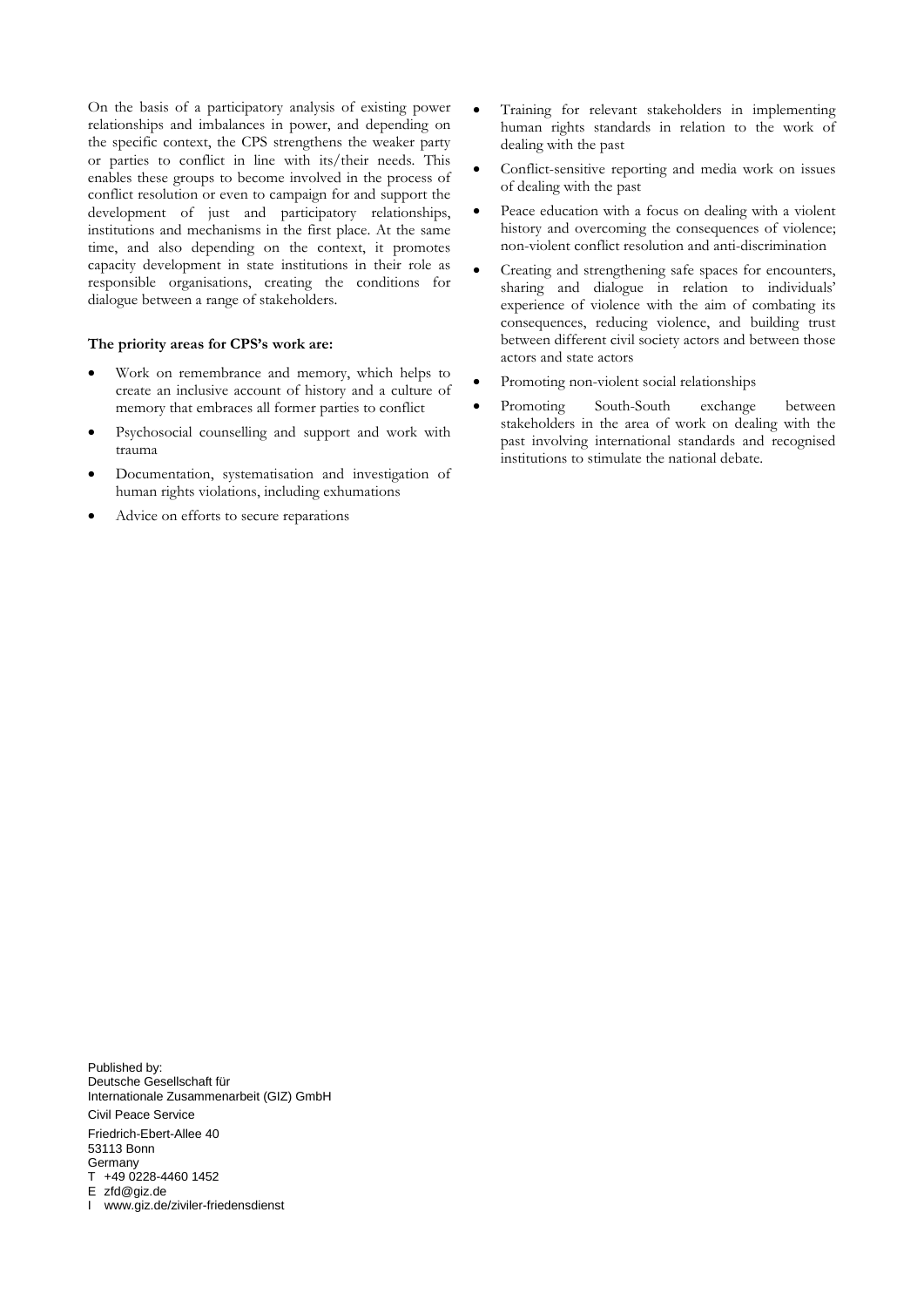

### Guatemala The CPS approach: dealing with the past

The signature of the 1996 Peace Accords brought to an end 36 years of armed conflict between the state security forces and rebel groups in Guatemala. This period saw more than 200,000 people – the majority of them from the indigenous population – subjected to political assassination, kidnapping, massacre and other major human rights violations. Little has so far been done to deal with this violent past: Guatemalan society continues to be characterised by high levels of violence, structural impunity for the perpetrators, and systematic discrimination against the indigenous population.

The Civil Peace Service (CPS) has for many years been supporting initiatives to deal with this violent past. Working with local organisations, primarily from civil society, it promotes the processes of establishing the truth, bringing criminals to justice, and giving victims back their dignity, building on these processes to prevent fresh violence.

For example, with the aim of contributing to peace and justice, the CPS partner organisation CAFCA (Centro de Análisis Forense y Ciencias Aplicadas, or Centre for Forensic Analysis and Applied Sciences) exhumed the bodies of civil war victims from illegal graves across the country. Supported by a CPS expert with specialist skills in anthropological forensics, CAFCA also introduced scientific quality standards. CAFCA's expertise is now sought by a range of institutions embarking on exhumation processes.

A milestone in the search for truth and justice was the discovery in 2005 of the historic police archive, comprising more than 80 million files documenting 115 years of police history. From the outset, the CPS has helped to restore, archive and digitise this historic collective memory: in addition to many administrative details, these documents also contain coded information about human rights violations during the civil war. A CPS expert has supported the systematisation and evaluation of archive documents and, in particular, has advised CAFCA on making use of the material to launch judicial investigations of human rights violations and war crimes.

To systematically develop local expertise in dealing with the past, the CPS has also supported training and courses in archival research. The participants have included experts from civil society organisations and state institutions, such as the Ombudsman's office and the public prosecution authorities.

One major resource for dealing with the past is the witness statements that form part of the truth reports. As well as the report of the UN's Historical Clarification Committee (Comisión para el esclarecimiento histórico, or CEH) mission, the Recovery of Historical Memory report (Recuperación de la Memoria Histórica or REMHI) of the Human Rights Office of the Archdiocese of Guatemala provides information that is vital to the reconstruction of human rights violations during the civil war. The CPS has supported the digitisation of REHMI's archives to secure the data and to make it publicly available. Secure access to the archives also helps victims personally to reconstruct the events affecting them, thereby restoring their dignity.

The CPS is also supporting victims through its cooperation with a local social research and counselling organisation, Asociación Equipo de Estudios Comunitarios y Acción Psicosocial (ECAP), which provides psychological and social support in particular to Mayan women who are survivors of sexual violence during the civil war. From the 1980s, sexual violence was perpetrated against women on a massive scale as a form of warfare. This affected indigenous women in rural regions of Guatemala in particular. Working with ECAP, the CPS's 'Breaking the Silence' project promotes psychosocial support for these women, who are assisted in processing their traumatic experiences, networking with other victims, and identifying and asserting their rights. ECAP is also involved in implementing claims for compensation before national and international tribunals.





Im Auftrag des: Bundesministerium für wirtschaftliche Zusammenarbeit und Entwicklung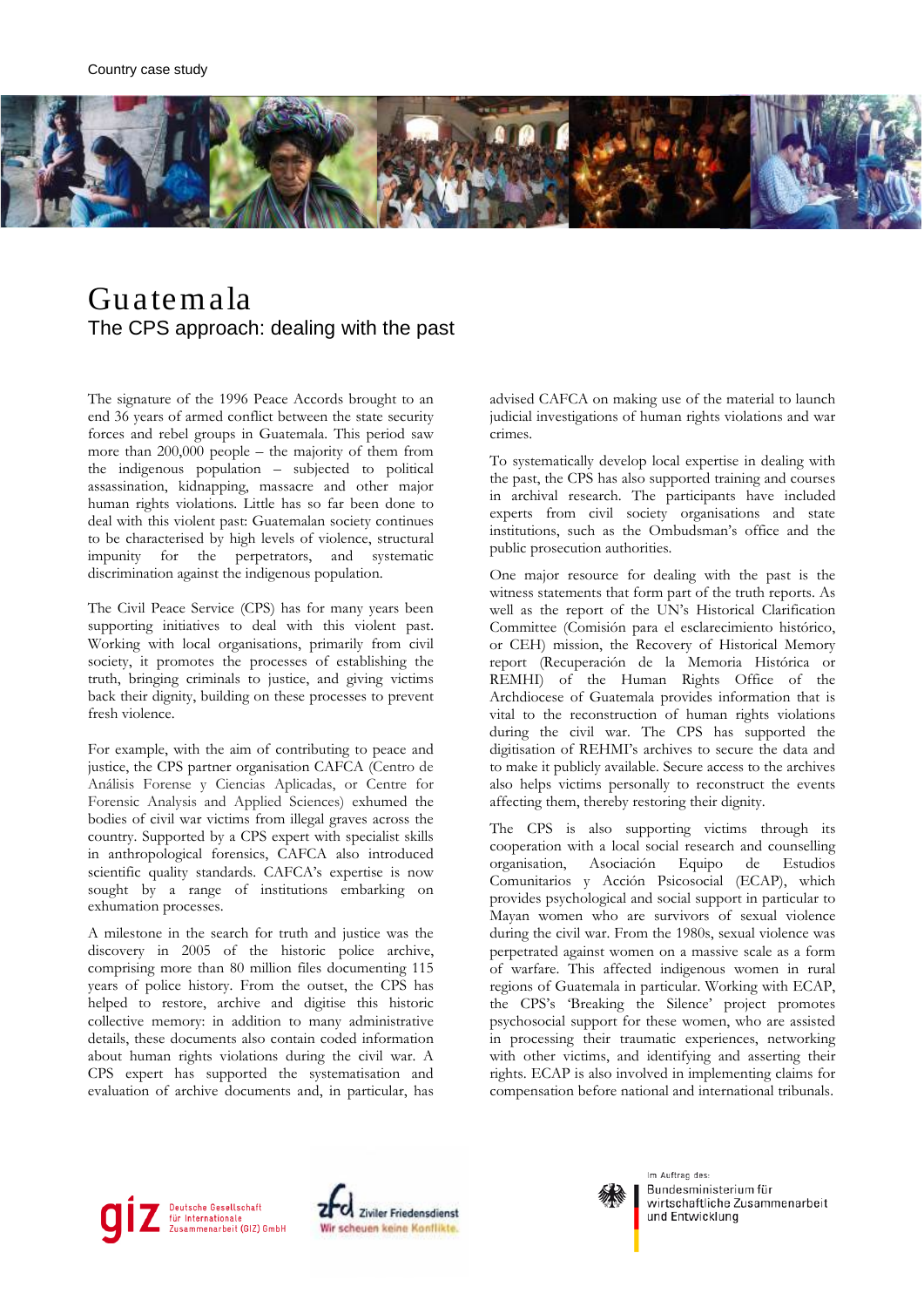The process of dealing with a violent past both personally and socially also helps prevent fresh violence and future human rights violations. This is the focus of the work done by another CPS partner, the human rights organisation 'Memorial para la Concordia'. This organisation uses the many different realities that victims represent as the starting point for encouraging memory and remembrance by all civil war victims, regardless of their political views. Citizens engage actively in memory work: festivals of memory, local and intergenerational dialogue, and networking of stakeholders involved in dealing with the past are just some of the activities this CPS partner undertakes. In future, a virtual platform will bring together the initiatives taken by the various stakeholders and offer scope for involving citizens in the processes of dealing with the past.

Published by: Deutsche Gesellschaft für Internationale Zusammenarbeit (GIZ) GmbH Civil Peace Service Friedrich-Ebert-Allee 40 53113 Bonn Germany T +49 0228-4460 1452 E zfd@giz.de

I www.giz.de/ziviler-friedensdienst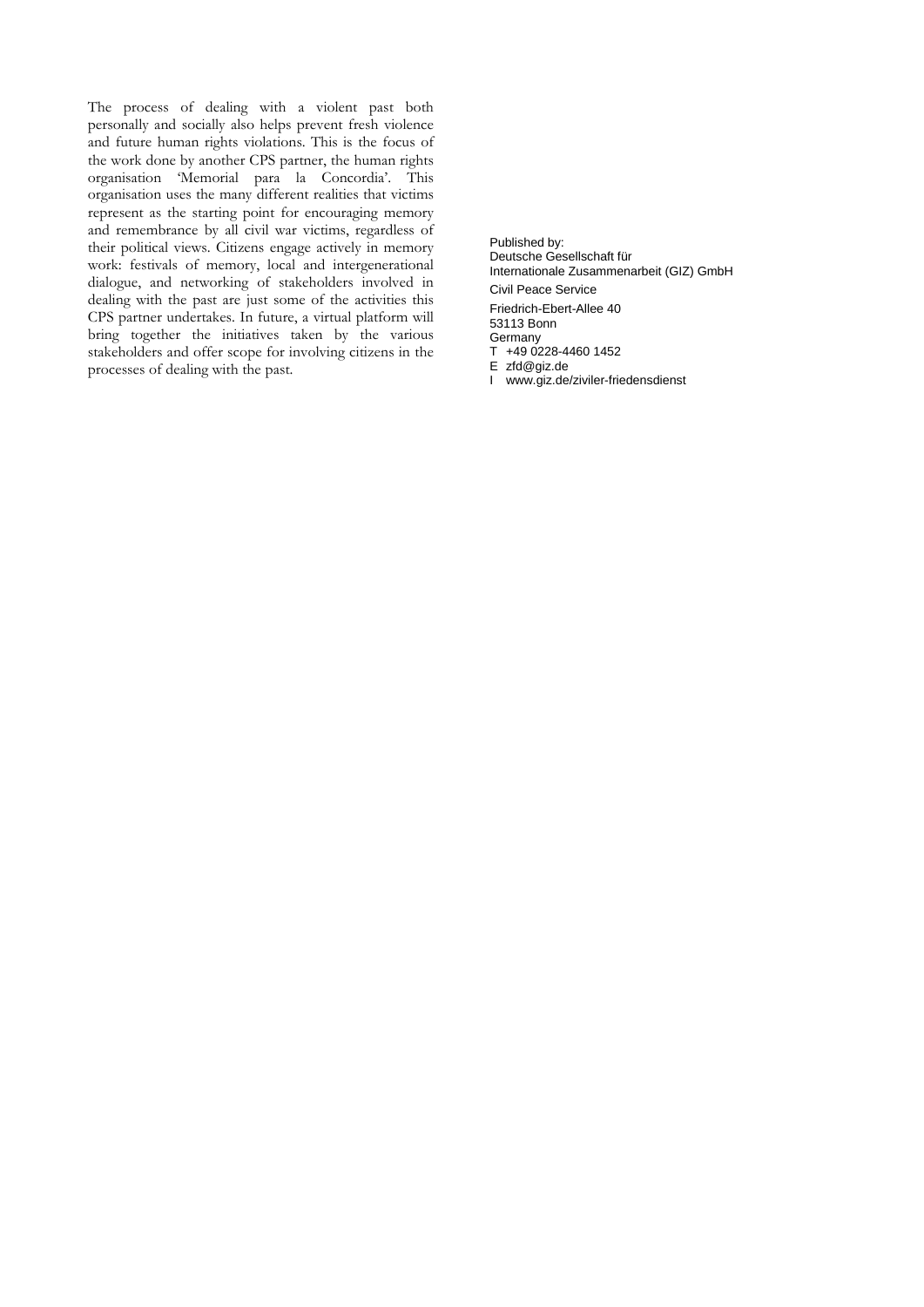

## Cambodia The CPS's role in dealing with the past

The Khmer Rouge's rule of Cambodia between 1975 and 1979 was one of the bloodiest episodes in the country's history. Some 30 years on, the surviving perpetrators are on trial for the massacre of 1.7 million people in a UNsupported tribunal, the Extraordinary Chambers in the Courts of Cambodia (ECCC). A unique feature of the ECCC is that survivors of the Khmer Rouge regime are able to take part in the process as joint plaintiffs. In the first substantive hearing, the director of the former S-21 prison, Kaing Guek Eav, alias 'Comrade Duch', was sentenced to 30 years' imprisonment in July 2010 for crimes against humanity and war crimes.

At the end of 2011, the second trial opened against the surviving leading members of the Khmer Rouge: Nuon Chea, 'Brother Number Two' after Pol Pot, Khieu Samphan, former President of the State Presidium, and Ieng Sary, former Foreign Minister. The charges against them were crimes against humanity as a result of the forced displacement of the civil population and the assassination of former soldiers of the Lon Nol Government. After more than two years, well over 200 hearings, and hundreds of witness statements, two of the accused were sentenced to life imprisonment on 7 August 2014; Ieng Sary died in March 2013 while the trial was still in progress. An appeal is expected.

In the second partial proceedings (case reference 002/02 or Case 002), the same individuals stand accused, among other crimes, of genocide against Vietnamese and

Muslim minorities, forced marriage, and the setting up of torture centres. The accused are now aged 83 and 88 respectively. Proceedings against further individuals are being hampered by the Cambodian Government.

The Civil Peace Service (CPS) works with 10 international experts locally – lawyers, psychologists, political scientists, and journalists – who share the aim of using the ongoing proceedings to cooperate with local, state and civil society partners to support the process of dealing with the past at all levels. As well as criminal proceedings, the focus of the CPS's involvement is on restoring the victims' dignity and preventing further violence.

CPS experts support their partners, including the ECCC, in planning and implementing collective and symbolic restitution projects for survivors of the Khmer Rouge regime. For example, a German psychologist is advising and training the staff of the Transcultural Psychosocial Organization (TPO) in providing psychosocial support for joint plaintiffs and other survivors and enabling them to better deal with traumatic experiences. Further CPS experts are promoting processes of memory and education work and dialogue between survivors of the Khmer Rouge regime and subsequent generations







Bundesministerium für wirtschaftliche Zusammenarbeit und Entwicklung

Im Auftrag des: